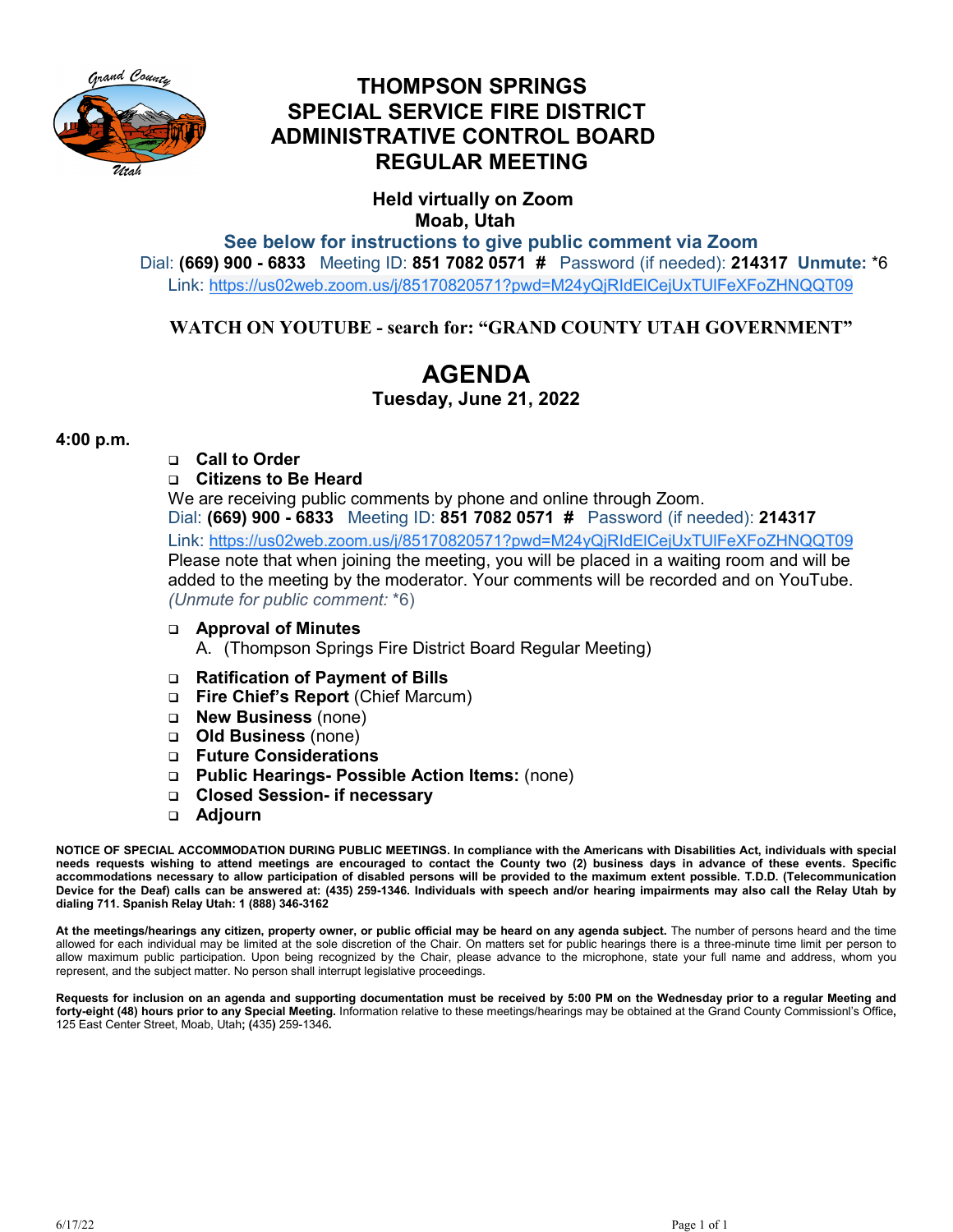# *Thompson Springs Special Service Fire District*

101 Firehouse Lane Thompson Springs, Utah 84540

**Chief:** Mark Marcum Cell: 435-260-6159 Email: thompsonfd41@gmail.com

### Chief's Report to TSSSFD Board June 21, 2022

Recent Incidents:

- 5/23- Unresponsive male, I-70 MM 187 on ramp (E-21 MM, GCEMS)
- 6/5- Assist MVFD with Pack Creek Campground Fire (E-41 MM)
- 6/7- Brush fire, I-70 MM 209 (E-41 MM/ET, E682, BLM)
- 6/8- 1 vehicle rollover/extrication, I-70 MM 175 (E-41 MM/ET, GREMS, GRFD, GCEMS)
- 6/11- Sick call, Thompson 7/11 (GCEMS)

Equipment:

● E-21 (4 WD Brush fire, EMS, Rescue)- Engine issues. Out of service. Working on definitive diagnosis. Extrication and medical equipment moved to E-41. FEPP request being made for replacement truck if necessary.

Training:

• 6/7- Engine operations.

Other:

- Application in for 2022 Utah Fire Department Assistance Grant. Requesting wildland PPE for new member and new fire hose and fittings.
- Billing paperwork submitted to State for I-70 MM 209 fire.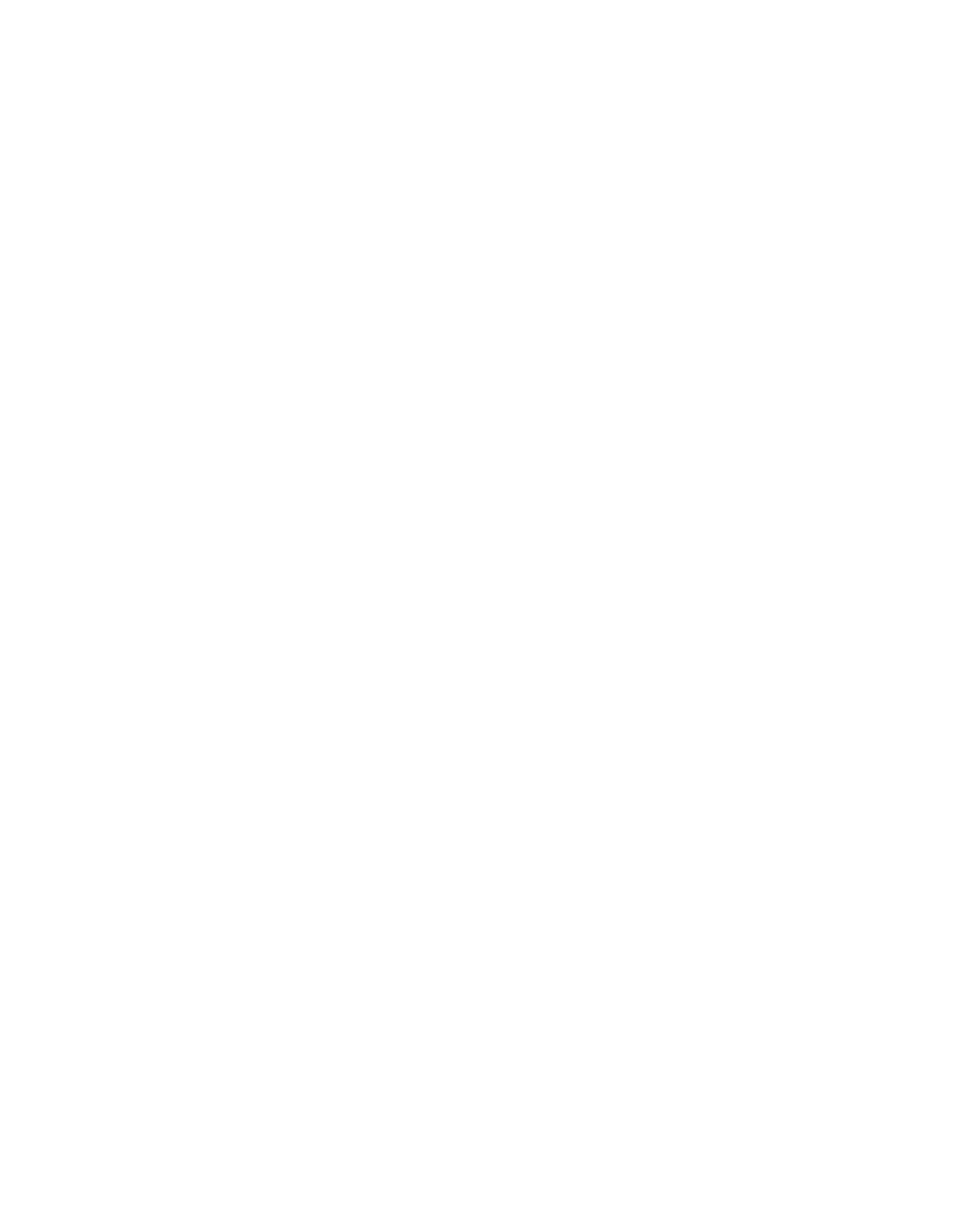

#### **THOMPSON SPRINGS SPECIAL SERVICE DISTRICT ADMINISTRATIVE CONTROL BOARD REGULAR MEETING**

#### **Grand County Commission Chambers Held virtually on Zoom Moab, Utah**

#### **WATCH ON YOUTUBE - search for: "GRAND COUNTY UTAH GOVERNMENT"**

#### **MINUTES 17 May 2022**

**The Thompson Springs Special Service District Administrative Control Board met in a regular meeting on May 17th, 2022. The meeting was held in-person in the Grand County Commission Chambers, with hybrid virtual participation also available via Zoom. It was also broadcast and saved on YouTube. Attending the meeting in-person was Commission Vice Chair Mary McGann, (TSSSD Secretary) Evan Clapper, Trisha Hedin and Kevin Walker. Also attending in-person were Commission Administrator Mallory Nassau, Associate Commission Administrator Quinn Hall and Clerk/Auditor Gabriel Woytek. County Commission Chair (TSSSD President) Jacques Hadler, Commissioner Sarah Stock, Commissioner Josie Kovash and Grand County Attorney Christina Sloan were in attendance virtually. Vice-Chair McGann served as Chair for this meeting.**

**Vice Chair McGann called the meeting to order at 4:15 pm**

#### **Citizens to be Heard**

Thompson Springs property owner Saina Carey mentioned outdated fire truck in Thompson and spoke about the possibility of purchasing a used vehicle to replace it. Stated that owners of three story properties should bear the brunt of the cost of a fire truck that had a ladder that reached three stories.

#### **Approval of Minutes**

**A.** April 19<sup>th</sup>, 2022 (Thompson Springs Fire District Board Regular Meeting)

**Motion by** Commissioner Clapper to approve the minutes from April 19<sup>th</sup>, 2022.

**Motion seconded by** Commissioner Walker

**Discussion** (none at this time)

**Motion passes 7-0**

#### **Ratification of Payment of Bills**

**Motion by** Commissioner Walker to approve and ratify payment of bills in the amount of \$1,214.30 and payroll in the amount of \$1,646.88 for a combined total of \$2,861.18.